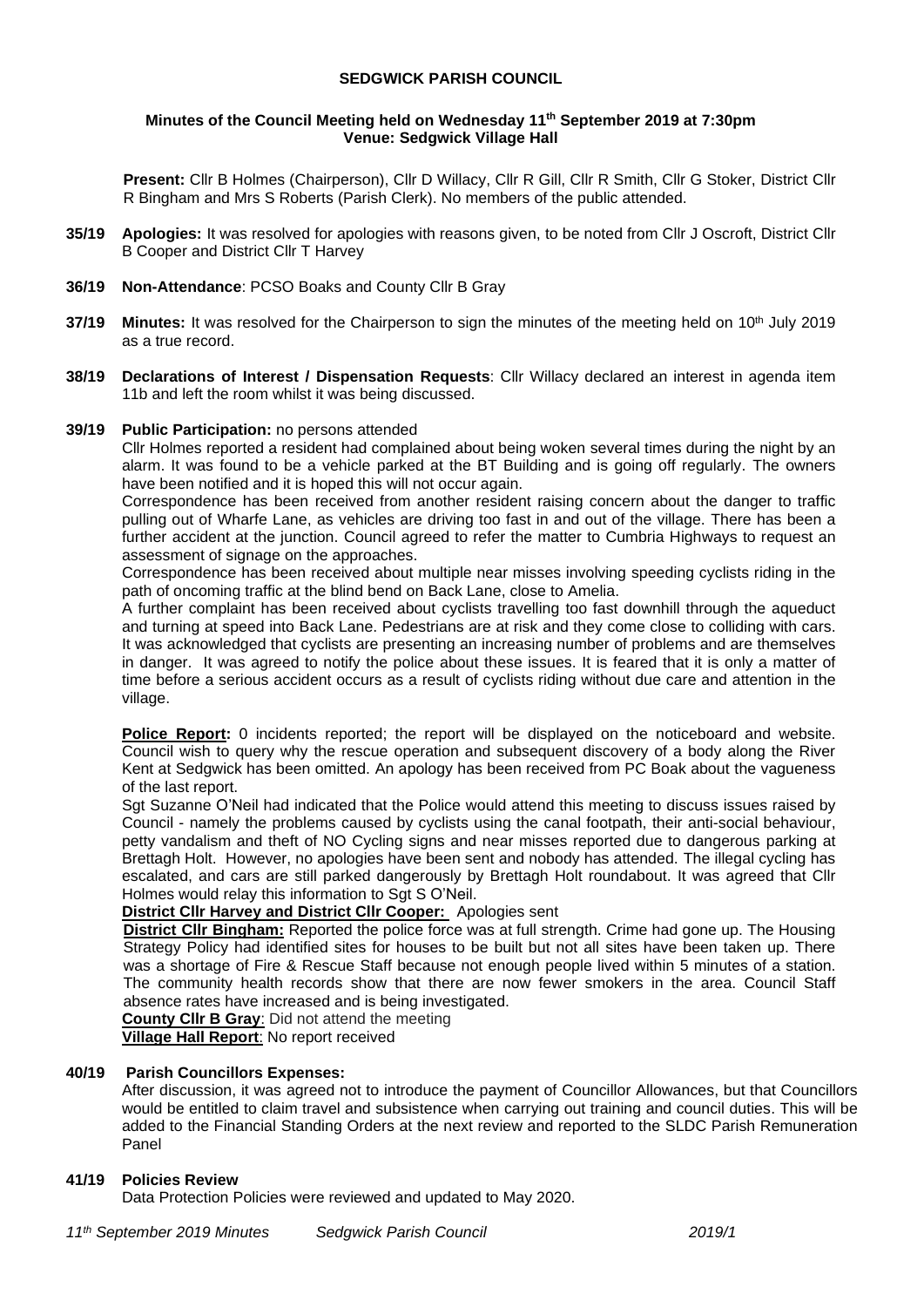Financial Standing Orders will be reviewed later this year in line with recent NALC recommendations. Code of Conduct - no change- next review 2021 Standing Orders- reviewed- no change required - next review 2020 Draft long-term Financial Plan – no change - approved- next review 2020 Grant Application reviewed and updated - no change - approved - next review 2021

# **42/19 Planning**:

Application with a Decision: SL/2019/0030 -Raines Hall: roof over existing midden – PN AGBU PA not required.

Planning Application SL/2019/0628 19 Castle View Sedgwick – single storey side extension. This was discussed and all agreed there were no objections

# **43/19 Highways/Footpaths**

- 1. The Highways report was reviewed. Outstanding faults are still being assessed Castle View pavements and opposite Sedgwick House Gateway, but in general the state of the roads is good especially compared to other parishes.
- **2.** Notifications of road closures have been received and will be displayed on the noticeboard and website with the monthly report. (Nannypie Lane and Wells Head)
- **3.** Two Gritting bins, one at Riverside and the other at the top of Hill Close need replacing. It was agreed for the Clerk to contact Highways with this request.

## **44/19 Playground /Millennium Field**

- 1. Cllr Stoker has carried out the monthly check for September and reported that there are no problems.
- 2. The annual ROSPA inspection was discussed and the outstanding repairs are as follows:
	- The wooden equipment had has suffered slight damage by strimming. Clerk to contact the contractors and highlight the problem
	- The fibreglass coating on the slide is worn and will be continued to be monitored monthly
	- The wooden side on the slide is rotten. Cllr Stoker to investigate.
	- The rubber floor surface near the swing may need sealing at the edge Cllr Stoker to investigate
- 3. The picnic seats are showing wear and need replacing in the future. Council agreed to look for funding to replace them with composite a more durable table.

#### **45/19 Canal**

- 1. Cllr Gill carried out the monthly inspection of the canal and reported a large section of stone wall was in need of repair. Cllr Willacy agreed to contact Mr Airey to arrange the repairs. The stock proof fence is in need of repair by the Stoker Seat; it had been reported that the cattle were causing a nuisance at that point. Cllr Willacy to supply the Clerk with Mr Simpson's contact details so he can be notified.
- 2. Correspondence received from Cllr Willacy regarding the canal boundary adjoining his property had been forwarded to SLDC, on receipt, in May 2019. It has been passed to Linda Fisher who has replaced Anthea Lowe as SLDC Solicitor and is now also the Monitoring Officer responsible for Councillor Standards. Over 3 months later, we are still waiting for a written response despite regular reminders made by email and telephone. Council regret the delay and requested the Clerk to write to Ms Fisher explaining again the need for a response - this time before the October meeting or the name of someone who could formulate a response on behalf of SLDC.
- 3. Vandalism of the no cycling signs is still occurring, signs are being defaced, it will be included in the update to the police.
- 4. NLHF Steering Group 17th July 2019. Attended by Cllr Holmes & Smith who reported that the towpath trail development was proceeding rapidly south from Kendal and from Crooklands to Stainton. Stainton Parish Council have expressed concern over increased litter, noise and crime. There has been a misunderstanding about plans to relocate the milepost on the council owned section in Sedgwick; it was assumed by LCT that we had been informed about it and had given permission. Cllr Holmes asked for any proposals to be put in writing so they could be formally considered. During this discussion, it was stated that there were plans to widen and resurface the council owned section of the towpath in Sedgwick. This goes against all reassurances previously given and caused considerable concern. Cllr Holmes reiterated the decision by council not to extend permission to cyclists along the section. She requested that reassurance that this information had been given in error be put in writing but two months and a reminder later, no such reassurance has been received. The absence of LCRP minutes has also been reported but again no response has been received. The next NLHF meeting is scheduled for October, date to be confirmed.
- 5. Council agreed that Cllr Holmes should repeat requests for written confirmation that the Sedgwick section is not being discussed and considered for inclusion in the cycle path scheme.
- 6. Canal Milestone project. Correspondence had been received from The Canal and River Trust offering the council two options - relocating the old milepost to the opposite bank or a replica post being placed on the apex of the easy path and towpath. Concern was expressed that our land had